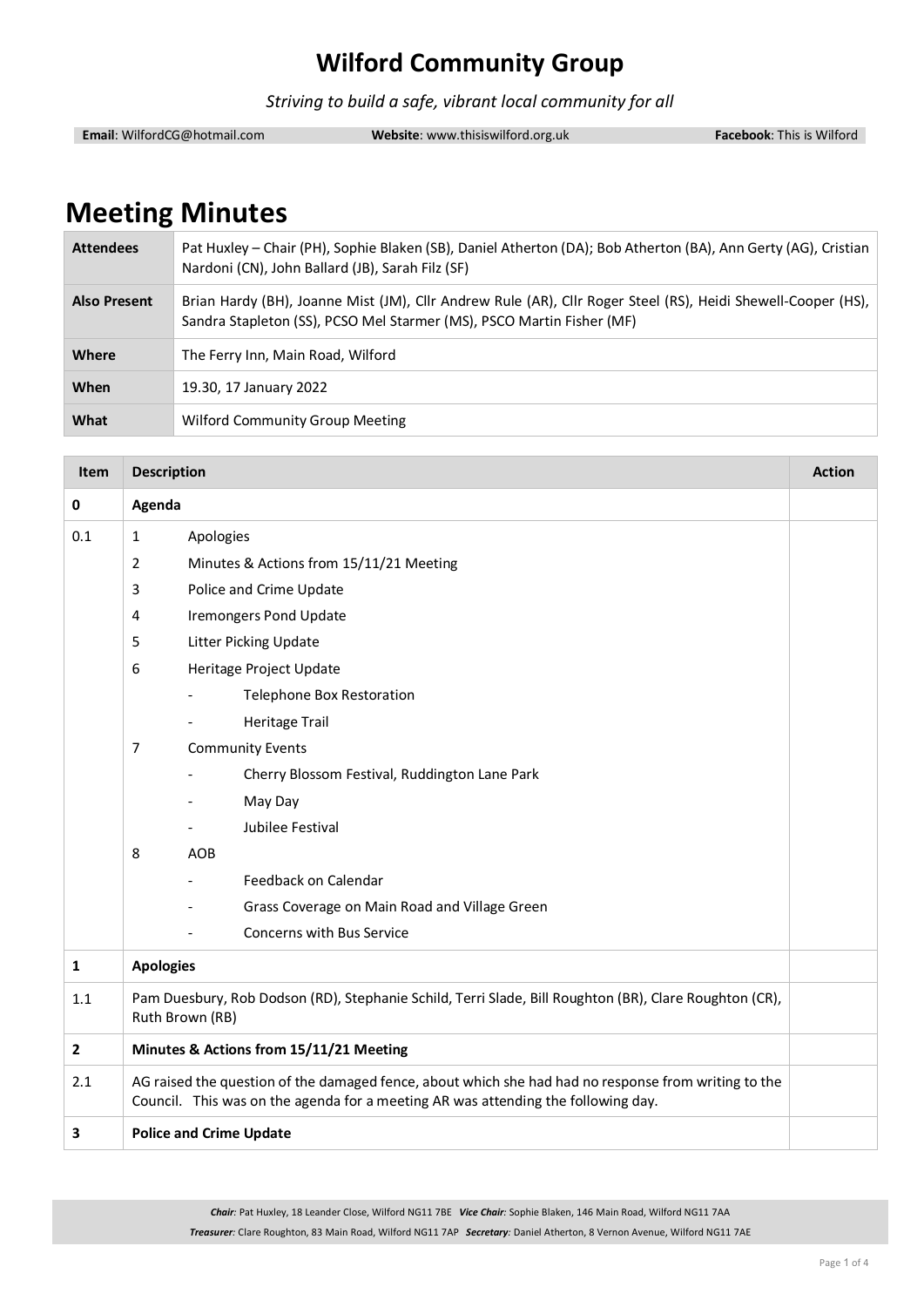*Striving to build a safe, vibrant local community for all*

|      | Email: WilfordCG@hotmail.com<br>Website: www.thisiswilford.org.uk |                                                                                                                                                                                                                                                                                                                                                                                                                                                                                                                                                                                                                                                                                                                                                                                                                              | Facebook: This is Wilford |
|------|-------------------------------------------------------------------|------------------------------------------------------------------------------------------------------------------------------------------------------------------------------------------------------------------------------------------------------------------------------------------------------------------------------------------------------------------------------------------------------------------------------------------------------------------------------------------------------------------------------------------------------------------------------------------------------------------------------------------------------------------------------------------------------------------------------------------------------------------------------------------------------------------------------|---------------------------|
|      |                                                                   |                                                                                                                                                                                                                                                                                                                                                                                                                                                                                                                                                                                                                                                                                                                                                                                                                              |                           |
| Item | <b>Description</b>                                                |                                                                                                                                                                                                                                                                                                                                                                                                                                                                                                                                                                                                                                                                                                                                                                                                                              | <b>Action</b>             |
| 3.1  |                                                                   | PCSO Mel Starmer introduced themselves. Wilford will be their area of focus.                                                                                                                                                                                                                                                                                                                                                                                                                                                                                                                                                                                                                                                                                                                                                 |                           |
|      | Statistics:                                                       |                                                                                                                                                                                                                                                                                                                                                                                                                                                                                                                                                                                                                                                                                                                                                                                                                              |                           |
|      |                                                                   | 29 incidents since November. Mixture of low level crime.                                                                                                                                                                                                                                                                                                                                                                                                                                                                                                                                                                                                                                                                                                                                                                     |                           |
|      | Most common is youth issues.                                      |                                                                                                                                                                                                                                                                                                                                                                                                                                                                                                                                                                                                                                                                                                                                                                                                                              |                           |
|      |                                                                   | Week of action from 17 <sup>th</sup> January to deal with these common issues.                                                                                                                                                                                                                                                                                                                                                                                                                                                                                                                                                                                                                                                                                                                                               |                           |
|      | PH thanks team for their attention at Iremongers Pond.            |                                                                                                                                                                                                                                                                                                                                                                                                                                                                                                                                                                                                                                                                                                                                                                                                                              |                           |
|      | are being pushed to a point of concern.                           | BA praises bailiff team for their work caring for the angling side. Raised concern with supposed 'Eastern<br>European' group of anti-social users. Common issues of poaching from this community have been noted<br>over the winter period. Biggest concern is the poaching of carp of which several thousand pounds had<br>been invested recently. Head Bailiff had attended to a recent report of an open fire on Albert's Bay area<br>of pond, two were recognised from previous sightings and another two not recognised - they were told<br>to 'cease and desist' but were seen the following evening. The biggest concern is that the bailiff team                                                                                                                                                                     |                           |
|      | known person. MF noted that the team are aware.                   | PH raised concern about rough sleeping on site. Noted that the user may well be reusing the site. MS<br>noted that there is cooperation between the policing team and NET to address those using the tram to<br>travel between the local area and the city centre. JM noted that the timing is conspicuous with a locally                                                                                                                                                                                                                                                                                                                                                                                                                                                                                                    |                           |
|      |                                                                   | HS noted that local vulnerable elderly residents are some of the greatest concern.                                                                                                                                                                                                                                                                                                                                                                                                                                                                                                                                                                                                                                                                                                                                           |                           |
|      |                                                                   | MF emphasised that any events should be reported to 999 immediately.                                                                                                                                                                                                                                                                                                                                                                                                                                                                                                                                                                                                                                                                                                                                                         |                           |
|      |                                                                   | JM raised concern about two main offenders about idling at school pick-up and drop-off time. Further<br>issues about illegal / unsafe parking. SB warned that because there are too few options for legal parking,<br>parents are being forced to take difficult decisions about where to park. BH added the concern of the<br>time some cars are idling especially during colder months. SB welcomed the progress with the renewed<br>pavements along Main Road. PCSO team noted that they will talk to the community protection officers<br>about how the most concerning issues and to make children aware of the issues. SS noted that the<br>school is very limited with what they can do. PH noted that the concern with idling vans could be one of<br>the issues that could genuinely be targeted especially idling. |                           |
| 4    | <b>Iremongers Pond Update</b>                                     |                                                                                                                                                                                                                                                                                                                                                                                                                                                                                                                                                                                                                                                                                                                                                                                                                              |                           |
| 4.1  | would finally be repainting the Iremongers Pond Sign.             | BR passes on concerns about poaching and rough sleeping. PH welcomed the news that the council team                                                                                                                                                                                                                                                                                                                                                                                                                                                                                                                                                                                                                                                                                                                          |                           |
|      | and at Ruddington Lane Park.                                      | DA noted that Cherry Trees had been replaced and replanted around the Swales at Iremongers Pond                                                                                                                                                                                                                                                                                                                                                                                                                                                                                                                                                                                                                                                                                                                              |                           |
| 5    | <b>Litter-Picking Update</b>                                      |                                                                                                                                                                                                                                                                                                                                                                                                                                                                                                                                                                                                                                                                                                                                                                                                                              |                           |
|      |                                                                   |                                                                                                                                                                                                                                                                                                                                                                                                                                                                                                                                                                                                                                                                                                                                                                                                                              |                           |

*Chair:* Pat Huxley, 18 Leander Close, Wilford NG11 7BE *Vice Chair:* Sophie Blaken, 146 Main Road, Wilford NG11 7AA *Treasurer:* Clare Roughton, 83 Main Road, Wilford NG11 7AP *Secretary:* Daniel Atherton, 8 Vernon Avenue, Wilford NG11 7AE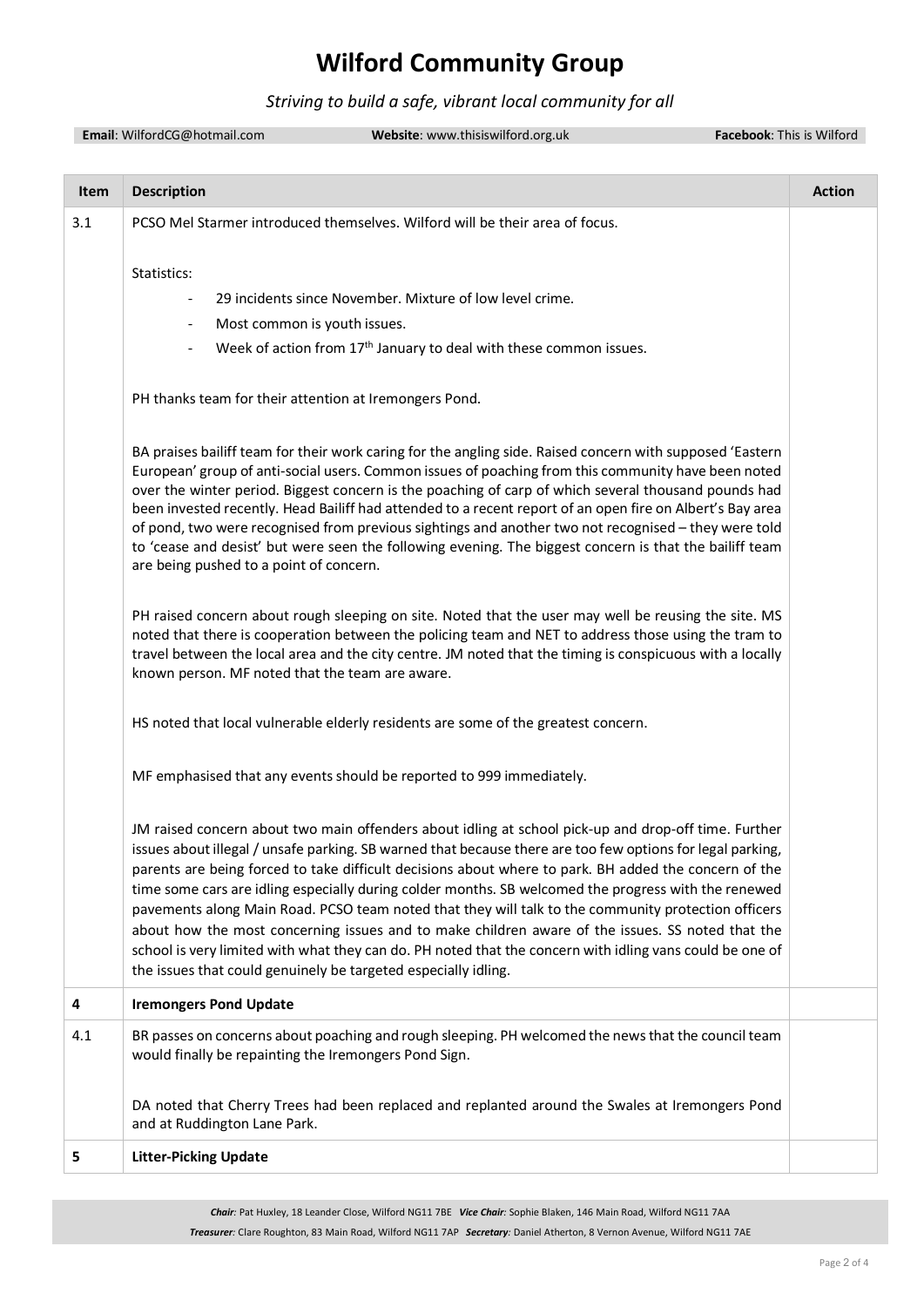#### *Striving to build a safe, vibrant local community for all*

|      | Email: WilfordCG@hotmail.com<br>Website: www.thisiswilford.org.uk<br>Facebook: This is Wilford                                                                                                                                                                                                                                                                                                            |                             |
|------|-----------------------------------------------------------------------------------------------------------------------------------------------------------------------------------------------------------------------------------------------------------------------------------------------------------------------------------------------------------------------------------------------------------|-----------------------------|
|      |                                                                                                                                                                                                                                                                                                                                                                                                           |                             |
| Item | <b>Description</b>                                                                                                                                                                                                                                                                                                                                                                                        | <b>Action</b>               |
| 5.1  | JB welcomed the 9 residents who attended in January. SS wondered whether the DofE team could join<br>the litter picking group.                                                                                                                                                                                                                                                                            |                             |
|      | RB noted that whether there is anybody interested in starting an additional Litter Picking group later in<br>the day on a Saturday or Sunday, please contact RB and she will give you some help.                                                                                                                                                                                                          |                             |
| 6    | <b>Heritage Project Update</b>                                                                                                                                                                                                                                                                                                                                                                            |                             |
| 6.1  | DA noted that the Telephone Box door repair necessary for completing the renovation would require an<br>additional £863.83. DA asked for permission from the group to go ahead with this - passed.                                                                                                                                                                                                        | <b>CR</b>                   |
|      | Signage waiting for underground facilities information before going ahead with purchasing and installing<br>signage.                                                                                                                                                                                                                                                                                      |                             |
|      | Oral History segment needs catching up with SS about plans.                                                                                                                                                                                                                                                                                                                                               | DA/SS                       |
| 7    | <b>Community Events</b>                                                                                                                                                                                                                                                                                                                                                                                   |                             |
| 7.1  | Xmas Lights - update:                                                                                                                                                                                                                                                                                                                                                                                     |                             |
|      | DA noted that interest was incredibly low and unfortunately there was no scope for going ahead with<br>the competition. The change in rules from 'nominating yourself' to 'nominating a neighbour' appears to<br>have garnered less interest.                                                                                                                                                             |                             |
|      | May Day - 02 <sup>nd</sup> May:                                                                                                                                                                                                                                                                                                                                                                           |                             |
|      | SB confirmed that the Brownies have confirmed they will be attending with May Pole dancing. New Rev<br>George White to attend the next meeting and will confirm the use of the BBQs. SB to ask PCC (Church<br>team) to partner with WCG for this event. SB asked for any help or volunteers. CN, JB (and Diana), AR,<br>DA volunteered.                                                                   | SB and<br><b>Volunteers</b> |
|      | Cherry Blossom Festival - 22 <sup>nd</sup> April (Earth Day):                                                                                                                                                                                                                                                                                                                                             |                             |
|      | DA to contact schools about organising a picnic at the site and engaging the Embassy, Japanese NTU and<br>so on.                                                                                                                                                                                                                                                                                          | DA                          |
|      | Jubilee Festival - 04th June:                                                                                                                                                                                                                                                                                                                                                                             |                             |
|      | Date confirmed. Sub-committee to be set up with anyone interested.                                                                                                                                                                                                                                                                                                                                        | DA                          |
| 8    | <b>AOB</b>                                                                                                                                                                                                                                                                                                                                                                                                |                             |
| 8.1  | Feedback on Calendar:                                                                                                                                                                                                                                                                                                                                                                                     |                             |
|      | Popularity did not match with the resulting level of sales. Some concerns were raised about the price -<br>SF noted that the quality of the photos and calendar might not have been seen as worth £10 but there<br>were positive signs. SB suggested offering them for donations at the co-op. Group in agreement that the<br>calendar went well and the result was positive. PH to consult with vendors. | <b>PH</b>                   |

*Chair:* Pat Huxley, 18 Leander Close, Wilford NG11 7BE *Vice Chair:* Sophie Blaken, 146 Main Road, Wilford NG11 7AA *Treasurer:* Clare Roughton, 83 Main Road, Wilford NG11 7AP *Secretary:* Daniel Atherton, 8 Vernon Avenue, Wilford NG11 7AE